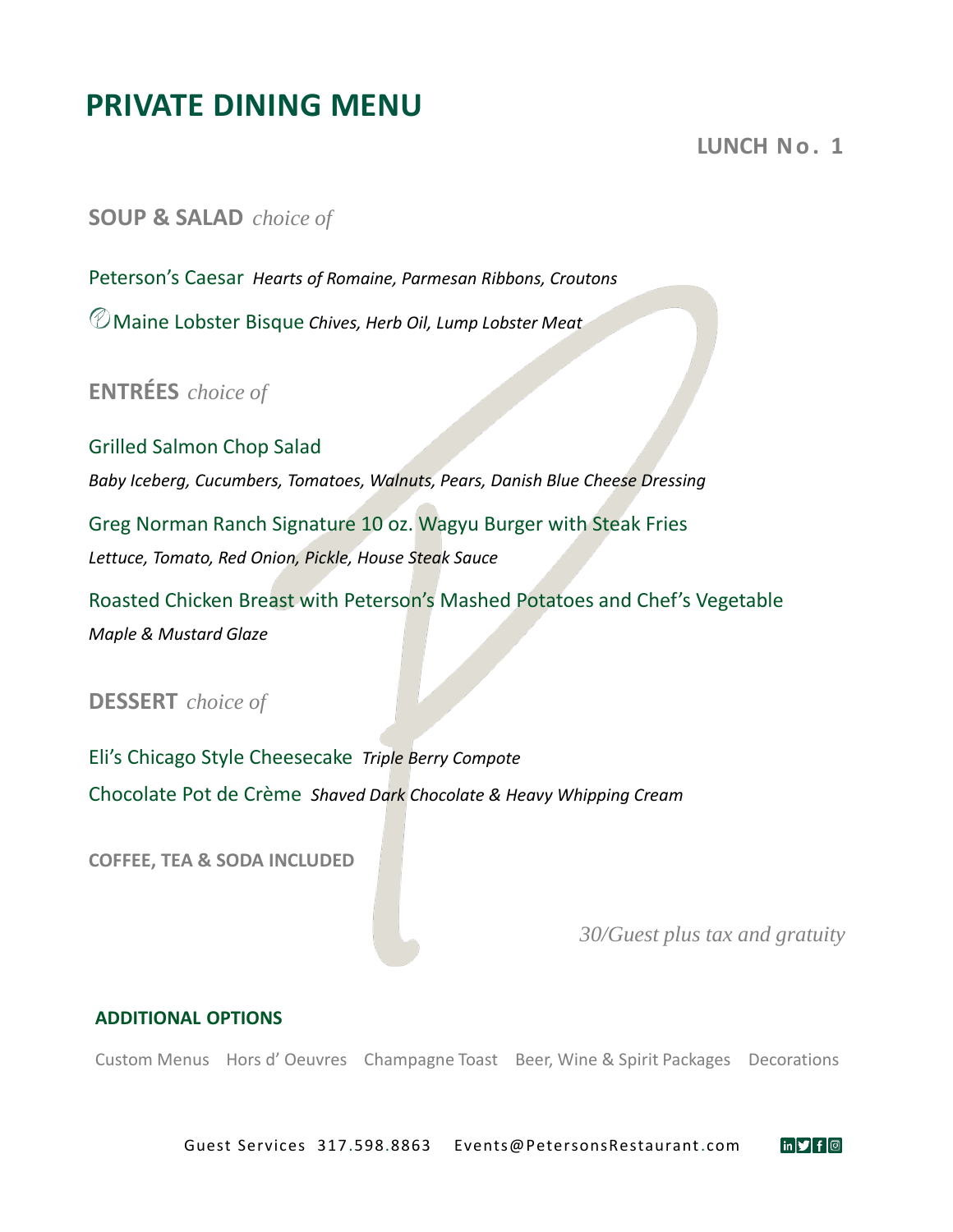# **PRIVATE DINING MENU**

**LUNCH No. 2** 

**SOUP & SALAD** *choice of*

Artisan Greens *Goat Cheese, Dried Cherries, Peppered Pecans, Tarragon & Black Pepper Vinaigrette* Peterson's Caesar *Hearts of Romaine, Parmesan Ribbons, Croutons* Maine Lobster Bisque *Chives, Herb Oil, Lump Lobster Meat*

**ENTRÉES** *choice of*

Center Cut Filet Mignon 6 oz *Cabernet Veal Jus* Atlantic Salmon Fillet *Tarragon & Mustard Beurre Blanc* Roasted Chicken Breast *Maple & Mustard Glaze*

**ENTRÉES SERVED WITH PETERSON'S MASHED POTATOES & CHEF'S SEASONAL VEGETABLE**

**DESSERT** *choice of*

Eli's Chicago Style Cheesecake *Triple Berry Compote* White Chocolate Crème Brûlée

**COFFEE, TEA & SODA INCLUDED**

*45/Guest plus tax and gratuity*

#### **ADDITIONAL OPTIONS**

Custom Menus Hors d' Oeuvres Champagne Toast Beer, Wine & Spirit Packages Decorations

Guest Services 317.598.8863 Events@PetersonsRestaurant.com